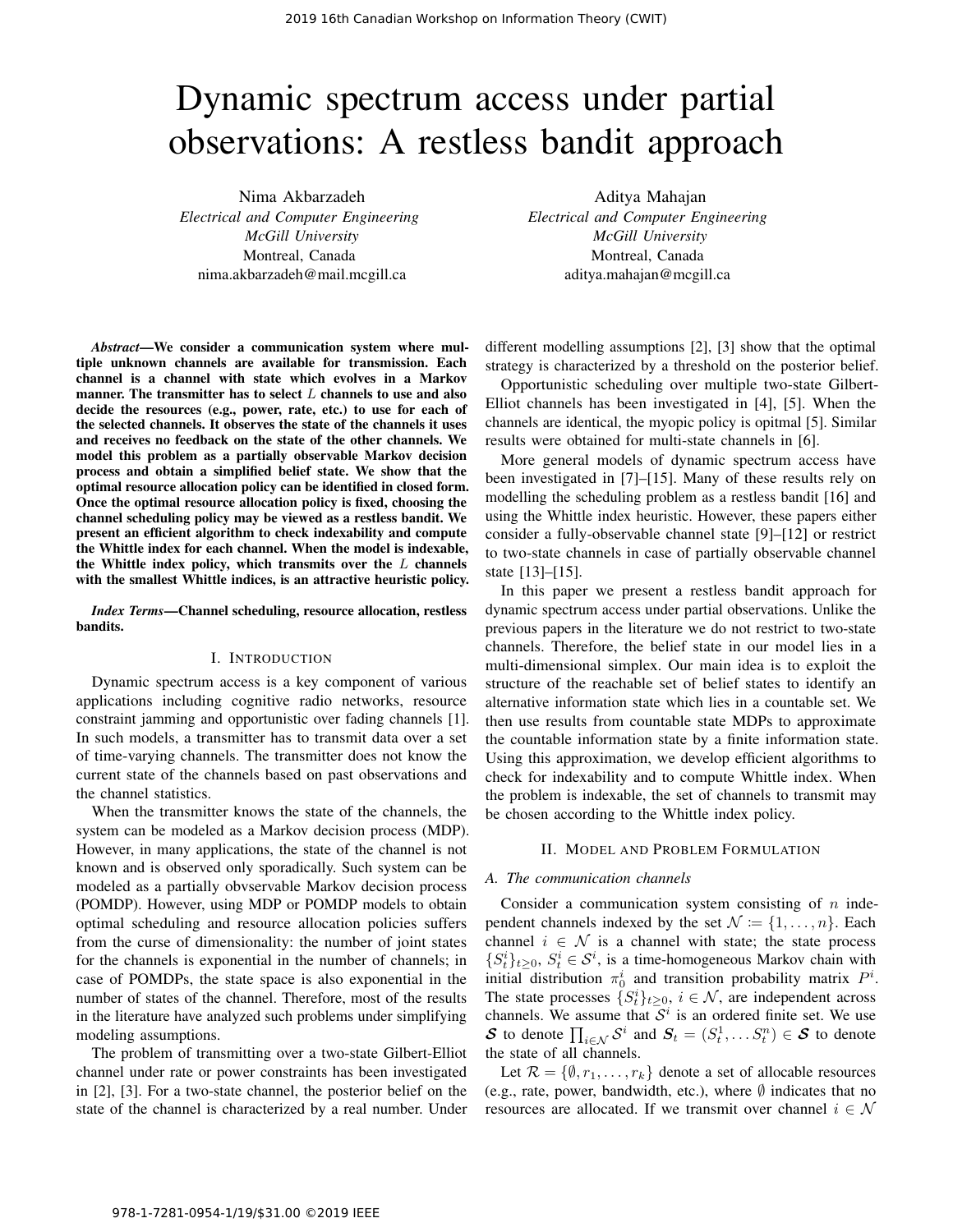using resource  $r \in \mathcal{R}$  when its state is  $s \in \mathcal{S}^i$ , then we receive a reward  $\rho^{i}(s, r)$ , where  $\rho^{i}(s, \emptyset) = 0$  for all  $s \in S^{i}$ .

**Example 1 (Model of [2])** Suppose channel  $i \in \mathcal{N}$  is a twostate Gilbert-Elliot channel with a good and bad state, denoted by  $S^i = \{s_{\text{BAD}}, s_{\text{GOOD}}\}$ . The transmitter has the option of transmitting conservatively at a low rate (denoted by  $r_{\text{Low}}$ ) or transmitting aggressively at a high rate (denoted by  $r_{\text{HIGH}}$ ). When transmitting conservatively, the transmission is always successful and  $r_{\text{Low}}$  bits are communicated. When transmitting aggressively, the transmission is successful if the channel is in a good state, in which case  $r<sub>HIGH</sub>$  bits are communicated; if the channel is a bad state, then the communication is unsuccessful and no data is communicated. The reward function may be written as

$$
\rho^{i}(s,r) = \begin{cases} r_{\text{LOW}}, & \text{if } r = r_{\text{LOW}} \\ r_{\text{HIGH}}, & \text{if } r = r_{\text{HIGH}} \text{ and } s = s_{\text{GOOD}} \\ 0, & \text{otherwise.} \end{cases}
$$

Example 2 (Model of [3]) Analogous to Example 1, suppose channel  $i \in \mathcal{N}$  is a two-state Gilbert-Elliot channel with a good and bad state, denoted by  $S^i = \{s_{\text{BAD}}, s_{\text{GOOD}}\}$ . The transmitter has the option of either transmitting at high power (denoted by  $p_{\text{HIGH}}$ ), or transmitting at low power (denoted by  $p_{\text{LOW}}$ ) or not transmitting (denoted by  $\emptyset$ ). When the channel is in a bad state, no transmission is successful. When the channel is in a good state, transmitting at high power achieves a bit-rate of  $r<sub>High</sub>$  while transmitting at low power achieves a bit-rate of  $r_{\text{Low}}$ . Thus, the reward function may be written as

$$
\rho^{i}(s,r) = \begin{cases} r_{\text{LOW}}, & \text{if } r = p_{\text{LOW}} \text{ and } s = s_{\text{GOOD}} \\ r_{\text{HIGH}}, & \text{if } r = P_{\text{HIGH}} \text{ and } s = s_{\text{GOOD}} \\ 0, & \text{otherwise.} \end{cases}
$$

Example 3 (Model of [5]) Analogous to the previous examples, suppose channel  $i \in \mathcal{N}$  is a two-state Gilbert-Elliot channel with a good and bad state, denoted by  $S^i = \{s_{\text{BAD}}, s_{\text{GOOD}}\}.$ The transmitter has the option of either transmitting (denoted by  $r = 1$ ) or not (denoted by  $r = \emptyset$ ). When the transmitter transmits and the channel is in  $s_{\text{GOOD}}$ , the transmission is successful, otherwise the transmission is not successful. Thus, the reward can be written as

$$
\rho^{i}(s,r) = \begin{cases} 1, & \text{if } r = 1 \text{ and } s = s_{\text{GOOD}} \\ 0, & \text{otherwise.} \end{cases}
$$

Example 4 (Model of [6]) In contrast to the previous examples, suppose channel  $i \in \mathcal{N}$  is a multi-state channel with an ordered state space  $S<sup>i</sup>$ . The transmitter has the option of either transmitting (denoted by  $r = 1$ ) or not (denoted by  $r = \emptyset$ ). The probability of success depends on the state of the channel and it is denoted by  $p_s$ . Thus, the reward function is

$$
\rho^{i}(s,r) = \begin{cases} p_s, & \text{if } r = 1 \\ 0, & \text{otherwise.} \end{cases}
$$

## *B. The transmitter*

A transmitter wants to communicate over the communication system described above. At time  $t$ , it makes two decisions: it selects L channels indexed by  $\mathcal{L}_t \subset \mathcal{N}$  and chooses resources  ${R_t^i}_{i \in \mathcal{L}_t}$ ,  $R_t^i \in \mathcal{R}$  for those channels. For ease of notation, we denote these decisions by  $A_t = (A_t^1, \dots, A_t^n)$  and  $R_t =$  $(R_t^1, \ldots, R_t^n)$ , where  $A_t^i = 1$  if  $i \in \mathcal{L}_t$  and  $(A_t^i, R_t^i) = (0, \emptyset)$ for  $i \notin \mathcal{L}_t$ .

When the system is in state  $S_t$  and the transmitter chooses to transmit over  $A_t$  channels using  $R_t$  resources, we receive a reward

$$
\rho(\boldsymbol{S}_t, \boldsymbol{R}_t, \boldsymbol{A}_t) = \sum_{i \in \mathcal{N}} \rho^i(S_t^i, R_t^i) A_t^i.
$$
 (1)

After transmitting, the transmitter completely observes the states  $S_t^{\ell}$  for all  $\ell \in \mathcal{L}_t$ ; it receives no new information about other channels. We denote this observation by  $Y_t$  :=  $(Y_t^1, \ldots, Y_t^n)$ , where

$$
Y_t^i = \begin{cases} S_t^i, & \text{if } A_t^i = 1\\ \mathfrak{E}, & \text{if } A_t^i = 0, \end{cases}
$$
 (2)

where  $\mathfrak E$  denotes the event "no observation".

The decisions  $A_t$  and  $R_t$  are chosen based on the history of observations and decisions up to time  $t$  by the following *decision policies*:

$$
\mathbf{A}_t = f_t(\mathbf{Y}_{0:t-1}, \mathbf{R}_{0:t-1}, \mathbf{A}_{0:t-1}),
$$
\n(3)

$$
\boldsymbol{R}_t = g_t(\boldsymbol{Y}_{0:t-1}, \boldsymbol{R}_{0:t-1}, \boldsymbol{A}_{0:t}), \tag{4}
$$

where  $Y_{0:t-1}$  is a short-hand notation for  $(Y_0, \ldots, Y_{t-1})$  and similar interpretations hold for  $A_{0:t-1}$  and  $R_{0:t-1}$ . The collection of decision rules  $\mathbf{f} = (f_0, f_1, \dots)$  and  $\mathbf{g} = (g_0, g_1, \dots)$ are called the *channel-selection strategy* and the *resource allocation strategy*, respectively. We refer to  $(f, g)$  as the *communication strategy*.

We consider the infinite horizon discounted reward performance metric. Given a discount factor  $\beta \in (0,1)$ , the performance of a communication strategy  $(f, g)$  is given by

$$
J(\boldsymbol{f},\boldsymbol{g}) \coloneqq \mathbb{E}\bigg[\sum_{t=0}^{\infty} \beta^t \rho(\boldsymbol{S}_t,\boldsymbol{R}_t,\boldsymbol{A}_t)\bigg].
$$
 (5)

### *C. The optimization problem*

We are interested in the following optimization problem.

**Problem 1** *Given a discount factor*  $\beta \in (0,1)$ *, a set of resources* R*, and the state space, transition probability, and reward function*  $(S^i, P^i, \rho^i)_{i \in \mathcal{N}}$  *for all channels, choose a communication strategy*  $(f, g)$  *to maximize*  $J(f, g)$  *given by* (5)*, where the maximum is taken over all history dependent strategies of the form* (3) *and* (4)*.*

The problem formulated above is a multi-stage optimization problem where the decision maker has only partial observations of the state of the channels. Therefore, the system is a partially observable Markov decision process (POMDP) [17].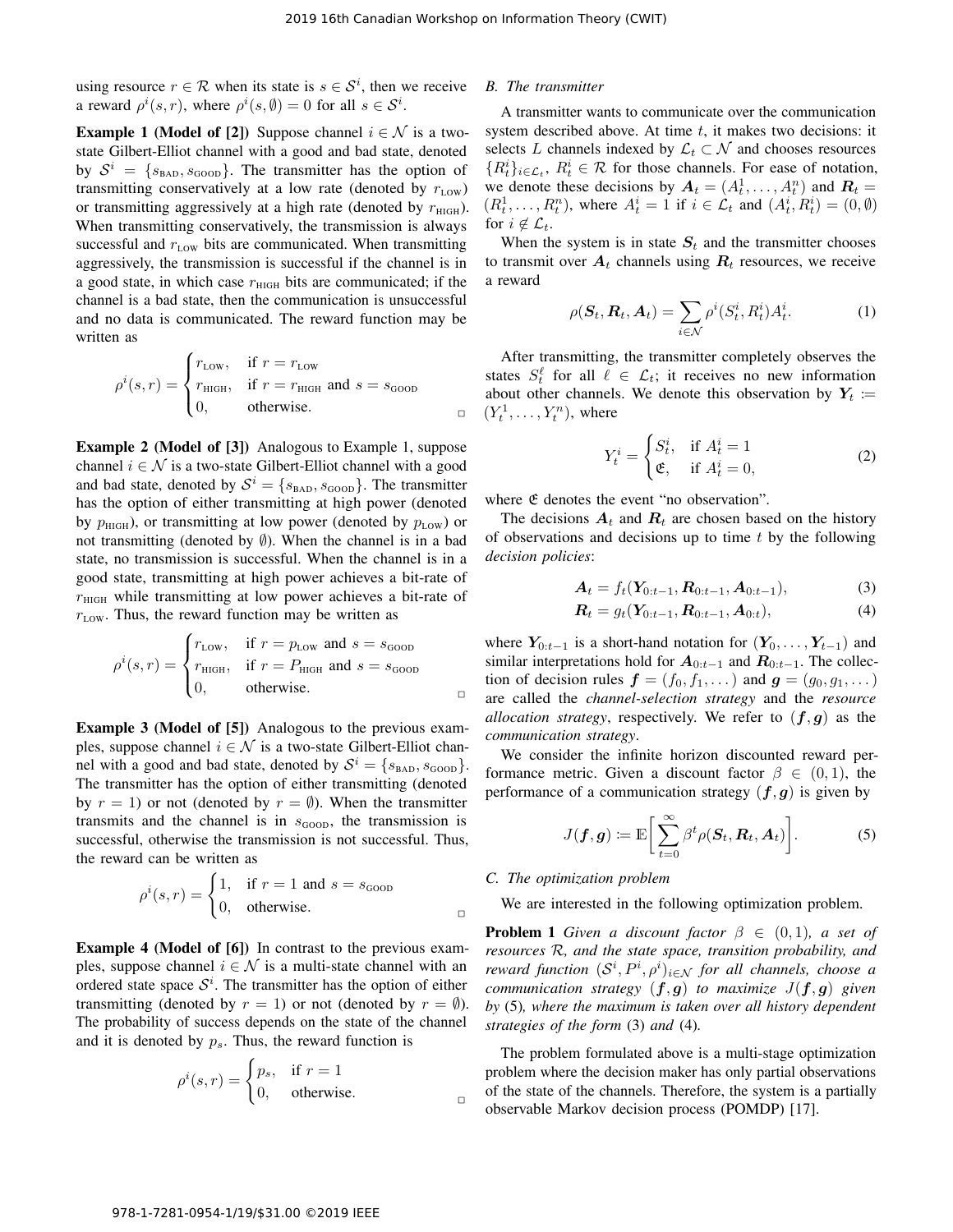

Fig. 1. Belief state dynamics for a 3-state channel i in the simplex  $\Delta({1, 2, 3})$ . Dashed arrows show a sample realizations of the belief state evolution under  $A_t^i = 0$  for three time steps and the solid arrow shows a sample realization of the belief state evolution under  $A_t^i = 1$ .

### III. SIMPLIFICATION OF THE OPTIMIZATION PROBLEM

#### *A. A simplified belief state for Problem 1*

As argued above, Problem 1 is a POMDP. Following standard results in POMDPs, we define the belief state  $\Theta_t \in \Delta(\mathcal{S})$  of the system as follows: for any  $s \in \mathcal{S}$ ,

$$
\Theta_t(\boldsymbol{s}) = \mathbb{P}(\boldsymbol{S}_t = \boldsymbol{s} \,|\, \boldsymbol{Y}_{0:t-1}, \boldsymbol{R}_{0:t-1}, \boldsymbol{A}_{0:t-1}).
$$

Note that  $\Theta_t$  is a random variable that takes values in  $\Delta(\mathcal{S})$ . Using standard results in POMDPs [17], we have the following.

**Proposition 1** *In Problem 1,*  $\Theta_t$  *is a sufficient statistic for*  $(Y_{0:t-1}, R_{0:t-1}, A_{0:t-1})$ *. Therefore, the is no loss of optimality in restricting attention to communication strategies of the form*  $A_t = f_t(\Theta_t)$  and  $\mathbf{R}_t = \tilde{g}_t(\Theta_t, A_t)$ .

Note that it is also possible to write a dynamic program using  $\Theta_t$ , but for reasons that will become apparent, we are not presenting the dynamic program in detail.

We first present a simplified information state. For that matter, for every  $i \in \mathcal{N}$ , define the belief  $\Pi_t^i \in \Delta(\mathcal{S}^i)$  as follows: for any  $s^i \in \mathcal{S}^i$ ,

$$
\Pi_t^i(s^i) = \mathbb{P}(S_t^i = s^i \,|\, Y_{0:t-1}^i, R_{0:t-1}^i, A_{0:t-1}^i).
$$

Similar to  $\Theta_t$ ,  $\Pi_t^i$ ,  $i \in \mathcal{N}$ , are also distribution-valued random variables. The time evolution of these individual beliefs can be written as follows. For any  $t$ ,

$$
\Pi_{t+1}^i = \begin{cases} \Pi_t^i \cdot P^i, & \text{if } A_t^i = 0, \\ \delta_{S_t^i}, & \text{if } A_t^i = 1. \end{cases}
$$
 (6)

An example of such dynamics is depicted in Fig. 1.

Our first simplification for the structure of optimal communication policies is the following.

**Proposition 2** *For any*  $s \in S$ *, we have* 

$$
\Theta_t(s) = \prod_{i \in \mathcal{N}} \Pi_t^i(s^i), \quad a.s.. \tag{7}
$$

Let  $\Pi_t$  denote  $(\Pi_t^1, \ldots, \Pi_t^n)$ . Then, there is no loss of optimal*ity in restricting attention to communication strategies of the form*  $A_t = \hat{f}_t(\Pi_t)$  *and*  $R_t = \hat{g}_t(\Pi_t, A_t)$ .

PROOF Eq. (7) follows from the conditional independence of channels, and the nature of the observation function. The

structure of the optimal policies then follow immediately from Proposition 1.

#### *B. The optimal resource allocation strategy*

In this section, we show that the optimal rate allocation strategy can be computed offline. In particular, we have the following.

**Proposition 3** Define  $\hat{g}^{i,*}$ :  $\Delta(\mathcal{S}^i) \times \{0,1\} \rightarrow \mathcal{R}$  as follows

$$
\hat{g}^{i,*}(\pi^i, 0) = \emptyset, \n\hat{g}^{i,*}(\pi^i, 1) = \underset{r^i \in \mathcal{R}}{\arg \max} \sum_{s^i \in \mathcal{S}^i} \pi^i(s^i) \rho^i(s^i, r^i).
$$

Let  $\hat{g}^*(\pi) = (\hat{g}^{1,*}(\pi^1, 1), \ldots, \hat{g}^{n,*}(\pi^n, 1))$ . Then, for *any choice of the channel-selection strategy* f*, the timehomogeneous strategy*  $(\hat{g}^*, \hat{g}^*, \dots)$  *is an optimal resource allocation strategy.* 

PROOF We define the expected instantaneous reward as

$$
\rho(\Pi_t, R_t, A_t) = \mathbb{E}[\rho(S_t, R_t, A_t)|\Pi_t]
$$
  
= 
$$
\sum_{i \in \mathcal{N}} \sum_{s^i \in \mathcal{S}^i} \Pi_t^i(s^i) \rho^i(s^i, R_t^i) A_t^i.
$$
 (8)

By  $(5)$  and  $(8)$ , we have

$$
J(\boldsymbol{f}, \boldsymbol{g}) = \mathbb{E}^{\boldsymbol{f}, \boldsymbol{g}} \bigg[ \sum_{t=0}^{\infty} \beta^t \sum_{i \in \mathcal{N}} f(\Pi_t^i) \bigg] \cdot \sum_{s^i \in \mathcal{S}^i} \Pi^i(s^i) \rho^i \left( s^i, g\left( \Pi_t^i, f(\Pi_t^i) \right) \right) \bigg].
$$

Let  $J^* := \max_{f} \max_{g} J(f, g)$  be the optimal performance measure. The key idea is that the evolution of the belief state  $\Pi_t$  depends only on  $A_t$  and not on  $R_t$  as shown in (6). Then, we have

$$
J^* = \max_{f} \max_{g} \mathbb{E}^{f,g} \bigg[ \sum_{t=0}^{\infty} \beta^t \sum_{i \in \mathcal{N}} f(\Pi_t^i)
$$
  

$$
\sum_{s^i \in S^i} \Pi_t^i(s^i) \rho^i(s^i, g(\Pi_t^i, f(\Pi_t^i))) \bigg]
$$
  

$$
= \max_{f} \max_{g} \mathbb{E}^{f} \bigg[ \mathbb{E}^{g} \bigg[ \sum_{t=0}^{\infty} \beta^t \sum_{i \in \mathcal{N}} f(\Pi_t^i)
$$
  

$$
\sum_{s^i \in S^i} \Pi_t^i(s^i) \rho^i(s^i, g(\Pi_t^i, f(\Pi_t^i))) \bigg| \Pi_t^i \bigg] \bigg]
$$
  

$$
= \max_{f} \mathbb{E}^{f} \bigg[ \sum_{t=0}^{\infty} \beta^t \sum_{i \in \mathcal{N}} f(\Pi_t^i)
$$
  

$$
\max_{g} \mathbb{E}^{g} \bigg[ \sum_{s^i \in S^i} \Pi_t^i(s^i) \rho^i(s^i, g(\Pi_t^i, f(\Pi_t^i))) \bigg| \Pi_t^i \bigg] \bigg]
$$
  

$$
= \max_{f} \mathbb{E}^{f} \bigg[ \sum_{t=0}^{\infty} \beta^t \sum_{i \in \mathcal{N}} f(\Pi_t^i)
$$
  

$$
\max_{g} \sum_{s^i \in S^i} \Pi_t^i(s^i) \rho^i(s^i, g(\Pi_t^i, f(\Pi_t^i))) \bigg].
$$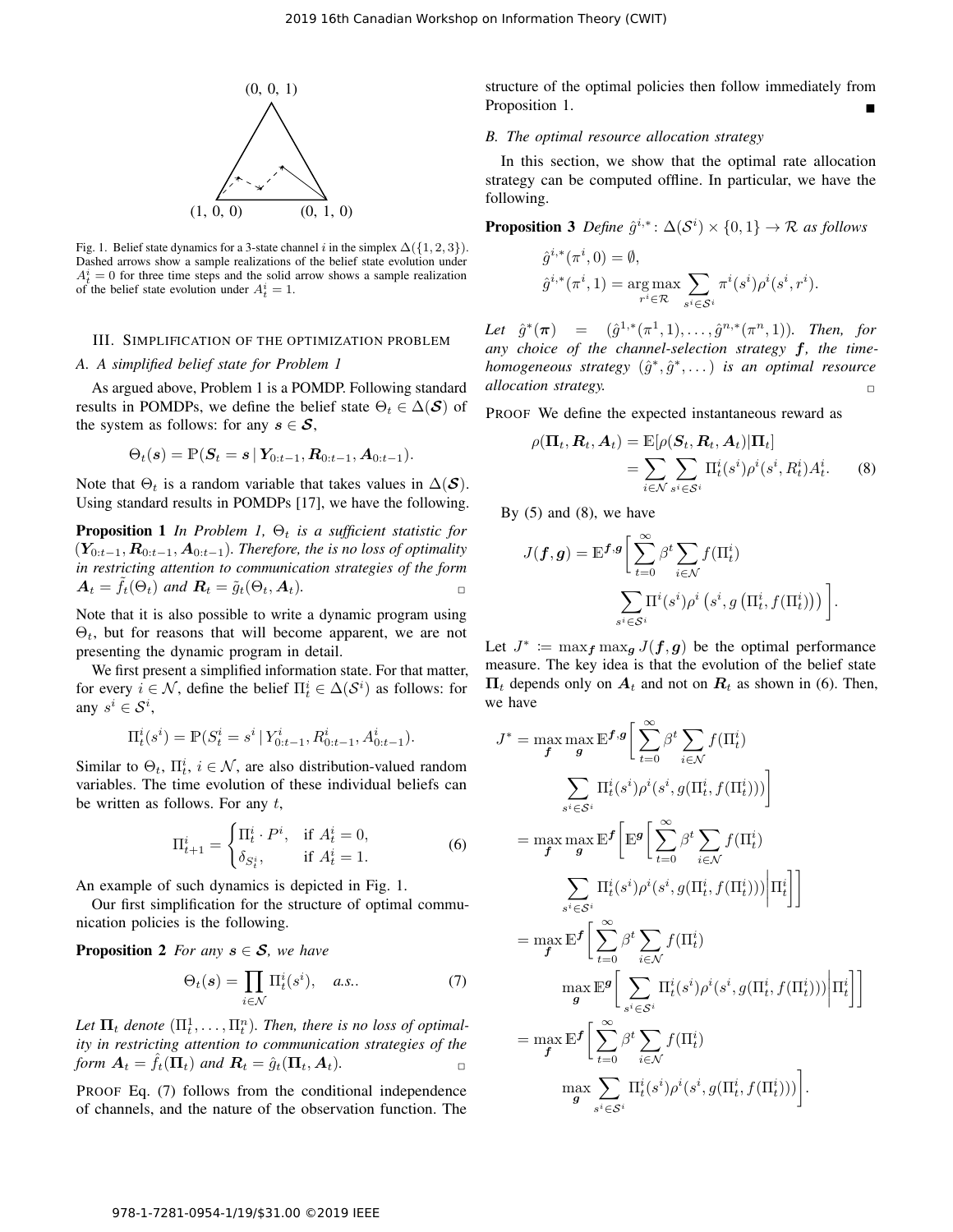Therefore, there is no loss of optimality to define  $\hat{g}^{i,*}$  as given the proposition statement.

Thus,  $R_t$  can be optimized in an *open-loop* manner. The strategy given in Proposition 3, denoted by  $\hat{g}^*$ , maximizes the per-step expected reward.

The timeline of the sequence of events for channel  $i$  is shown below.

$$
\ldots \to \underbrace{\Pi_t^i \to A_t^i \to R_t^i \to Y_t^i \to \rho_t^i}_{\text{time } t} \to \Pi_{t+1}^i \to \ldots
$$

At time  $t$ , first, the transmitter forms a belief over the true state of the channel. Then, based on the belief state, it selects L channels. Then, based on the belief state and the channelselection strategy, it specifies the resource allocated to the channels. Next, it transmits using these resources, and observes the state of the selected channels and receives a pay-off accordingly. The process then repeats at time  $t + 1$ .

## IV. RESTLESS BANDITS, INDEXABILITY, AND THE COMPUTATION OF WHITTLE INDEX

Fix the resource allocation strategy as specified in Proposition 3. Then, the problem of choosing the optimal channelselection strategy may be viewed as a restless bandit. In particular, we may think of  $\{\Pi_t^i\}_{t\geq0}$ ,  $i \in \mathcal{N}$ , as bandit processes. The transmitter can *activate* L of these processes. If processes i is activated in state  $\pi$ , its next state is one of the "corner" states  $\{\delta_s : s \in S^i\}$ , where the probability that the next state is  $\delta_s$  is equal to  $\pi(s)$ . The activated process also yields an expected reward

$$
\bar{\rho}^i(\pi) = \max_{r \in \mathcal{R}} \sum_{s \in \mathcal{S}^i} \pi(s) \rho^i(s, r).
$$

If process i is not activated, it remains *passive* in state  $\pi$ , then it does not yield any reward and its next state is  $\pi \cdot P^i$ . Thus, the dynamics of the model are the same as (6) and the per-step reward function is given by  $\bar{\rho}^i(\Pi_t^i) A_t^i$  for arm i at time t. Such a setup is the standard restless bandit model [16].

When a restless bandit problem satisfies a technical condition known as *indexability*, then a low-complexity *index strategy* known as the Whittle index can be proposed that is optimal in certain cases [18] and performs close to optimal for many applications. In the rest of this section, we provide the definition of indexability, Whittle index and propose an algorithm for computing the Whittle index.

## *A. Restless bandit formulation*

The main idea of restless bandit formulation is to decompose the coupled *n*-channel optimization problem to *n* independent one-channel optimization problems. In particular, the optimization problem for channel  $i \in \mathcal{N}$  considers the process  $\{\Pi_t^i\}_{t\geq 0}$  with dynamics (6) but a modified per-step reward of  $(\bar{\rho}^i(\bar{\pi}) - \lambda)a^i$ . One may view  $\lambda$  as the cost for transmitting over channel  $i$ .

The performance of any time-homogeneous policy  $\tilde{f}^i$ :  $\Delta(\mathcal{S}^i) \rightarrow \{0, 1\}$  is given by

$$
J^i_{\lambda}(\tilde{f}^i) := \mathbb{E}\left[\sum_{t=0}^{\infty} \beta^t \left(\bar{\rho}^i(\Pi^i_t) - \lambda\right) A^i_t\right].\tag{9}
$$

Then, we consider the following optimization problem.

**Problem 2** *Given channel*  $i \in \mathcal{N}$ *, the discount factor*  $\beta \in$  $(0, 1)$ *, the cost*  $\lambda \in \mathbb{R}$ *, and the belief state space, transition probability, reward function tuple*  $(\Delta(\mathcal{S}^i), P^i, \rho^i)$ *, choose a* policy  $\tilde{f}^i$  to maximize  $J^i_\lambda(\tilde{f}^i)$  given by (9).

Problem 2 is a Markov decision process which can be solved by dynamic programming as explained below.

**Theorem 1** Let  $V^i_\lambda : \Delta(S^i) \to \mathbb{R}$  be the unique fixed point of *equation*

$$
V_{\lambda}^{i}(\pi) = \max_{a \in \{0,1\}} Q_{\lambda}^{i}(\pi, a)
$$
 (10)

*where*

$$
Q^i_{\lambda}(\pi,0) = \beta V^i_{\lambda}(\pi \cdot P^i)
$$
  
\n
$$
Q^i_{\lambda}(\pi,1) = \bar{\rho}^i_{\lambda}(\pi) - \lambda + \beta \sum_{s \in S^i} \pi(s) V^i_{\lambda}(\delta_s).
$$

Let  $\bar{f}^i_\lambda(\pi)$  denote the arg max of the right hand side of (10) where we set  $\bar{f}_{\lambda}^{i}(\pi) = 1$  if  $Q_{\lambda}^{i}(\pi,0) = Q_{\lambda}^{i}(\pi,1)$ *. Then, the*  $time$ -homogeneous policy  $f_{\lambda}^{i}$  is optimal for Problem 2.  $\Box$ 

PROOF The proof follows immediately from Markov decision theory.

## *B. Indexability and Whittle index*

To define indexability of a process, we require the notion of *passive set*. The passive set  $\mathcal{P}_{\lambda}^{i}$  is the set of states where being passive is optimal for process  $i$ , i.e.,

$$
\mathcal{P}^i_\lambda = \left\{ \pi \in \Delta(\mathcal{S}^i) : \bar{f}^i_\lambda(\pi) = 0 \right\}.
$$

**Definition 1 (Indexability)** For any  $\lambda_1, \lambda_2 \in \mathbb{R}$  if  $\mathcal{P}^i_{\lambda}$  is weakly increasing in  $\lambda$ , i.e.,

$$
\lambda_1 \leq \lambda_2 \implies \mathcal{P}^i_{\lambda_1} \subseteq \mathcal{P}^i_{\lambda_2},
$$

then process i is indexable.  $\Box$ 

Definition 2 (Whittle index) The Whittle index of belief state  $\pi$  of arm i is defined as the smallest value of  $\lambda$  for which  $\pi$  is not part of the passive set  $\mathcal{P}_{\lambda}^{i}$ , i.e.,

$$
w^{i}(\pi) = \inf \left\{ \lambda \in \mathbb{R} : \pi \notin \mathcal{P}_{\lambda}^{i} \right\}.
$$

Equivalently, the Whittle index  $w^{i}(\pi)$  is the smallest value of  $\lambda$ for which the optimal policy is indifferent between activating channel  $i$  or set it as passive when the belief state of the channel is  $\pi$ . The restless bandit problem is indexable if all channels are indexable.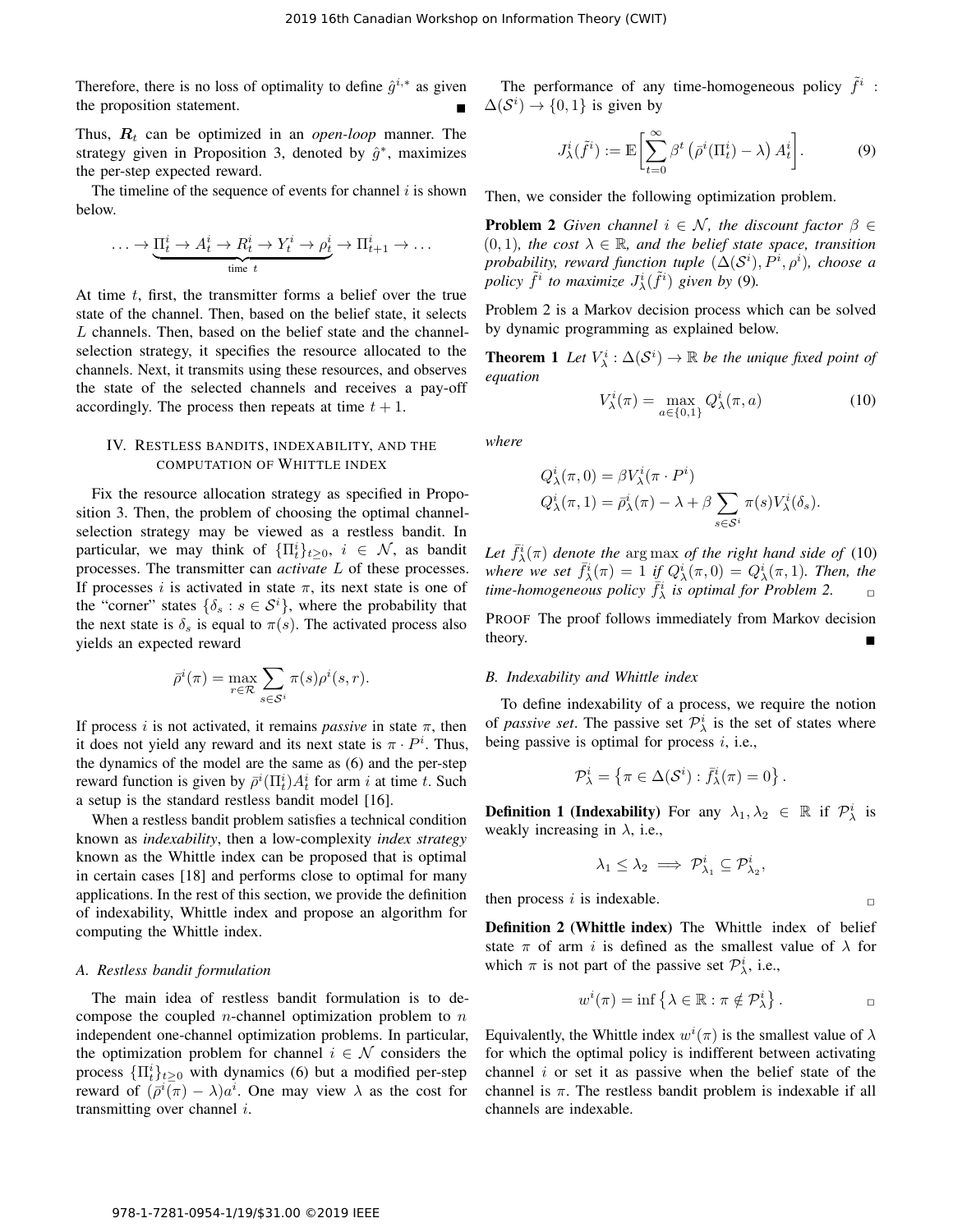## *C. Information states*

The dynamic programming of Problem 2 has a continuous state space, which makes it difficult to solve. In this section, we introduce a new information state which is countable and at the same time, equivalent to the belief state. We then use standard results from countable state MDPs to develop an approximate dynamic program for Problem 2.

Let  $O_t^i \in \mathcal{S}^i$  denote the last observed state of channel i and  $K_t^i \in \mathbb{N}$  denote the time since the last observation. Then, we have

$$
(O_{t+1}^i, K_{t+1}^i) = \begin{cases} (S_t^i, 0) & \text{if } A_t^i = 1\\ (O_t^i, K_t^i + 1) & \text{if } A_t^i = 0. \end{cases}
$$
 (11)

Suppose the initial state  $\pi_0^i$  is of the form  $\delta_{o_0} \cdot (P^i)^{k_0}$  for some  $O_0 \in S^i$  and  $k_0 \in \mathbb{Z}_{\geq 0}$ . Then, we have the following.

**Lemma 1** At any time t,  $\Pi_t^i = \delta_{O_t^i} \cdot (P^i)^{K_t^i}$  almost surely.  $\Box$ 

PROOF This result can be proved by induction.

- *Basis of induction*: The initial state  $\pi_0^i$  is of the form  $\delta_{o_0} \cdot (P^i)^{k_0}$  for some  $o_0 \in S^i$  and  $k_0 \in \mathbb{Z}_{\geq 0}$ .
- *Induction step*: Now assume that the realization  $\pi_{t-1}^i$  is of the form  $\delta_{o_{t-1}^i} \cdot (P^i)^{k_{t-1}^i}$ . Comparing dynamics (6) and (11), we get that  $\pi_t^i$  is  $\delta_{o_t^i} \cdot (P^i)^{k_t^i}$  $t$  .

By a slight abuse of notation, define  $\bar{\rho}^i(o, k) = \bar{\rho}^i(\delta_o \cdot (P^i)^k)$ . Then, Theorem 1 is equivalent to the following theorem.

**Theorem 2** Let  $W^i_\lambda : \mathcal{S}^i \times \mathbb{Z}_{\geq 0} \to \mathbb{R}$  be the unique fixed point *of the following equation*

$$
W^i_\lambda(o,k) = \max\{\beta W^i_\lambda(o,k+1),
$$
  
\n
$$
\bar{\rho}^i(o,k) - \lambda + \beta \sum_{s \in \mathcal{S}^i} (P^i)^k_{os} W^i_\lambda(s,1)\}.
$$
 (12)

Let  $\hat{f}^i_\lambda(o, k)$  denote the arg max of the right hand side of (12) where we set  $\hat{f}^i_\lambda(o, k) = 1$  *if the two argument inside*  $\max\{\cdot, \cdot\}$ are equal. Then, the time-homogeneous policy  $\hat{f}^i_\lambda$  is optimal *for Problem 2.* 

PROOF The proof follows immediately from Theorem 1 and Lemma 1.

#### *D. Finite State Approximation*

The dynamic program method described in Theorem 2 has a countable state space. We now provide a finite state approximation of it.

**Theorem 3** *Given*  $m \in \mathbb{N}$ , let  $\mathbb{N}_m := \{0, \ldots, m\}$  and  $W^i_{\lambda,m}$ :  $S^i \times \mathbb{N}_m \to \mathbb{R}$  denote the unique fixed point of the following *policy equation*

$$
W_{\lambda,m}^i(o,k) = \max\{\beta W_{\lambda,m}^i(o,k+1 \wedge m),
$$

$$
\bar{\rho}^i(o,k) - \lambda + \beta \sum_{s \in \mathcal{S}^i} (P^i)_{os}^k W_{\lambda,m}^i(s,0)\}.
$$
 (13)

Let  $\hat{f}_{\lambda,m}^i(o,k)$  denote the  $\arg \max$  of the right hand side of (13) where we set  $\hat{f}_{\lambda,m}^i(o,k) = 1$  if the two argument inside max{·, ·} *are equal. Then, we have the following:* (*i*) Let  $\rho_{\max}^{i,\lambda} = \max_{o,k} \rho^{i}(o,k) - \lambda$ , then

$$
||W^i_\lambda(o,0)-W^i_{\lambda,m}(o,0)||_\infty\leq \frac{\beta^{m+1}\rho^{i,\lambda}_{\max}}{1-\beta}, \forall o\in\mathcal{S}^i.
$$

 $(iii)$   $\lim_{m\to\infty} W^i_{\lambda,m}(o,k) = W^i_{\lambda}(o,k), \ \forall (o,k) \in \mathcal{S}^i \times \mathbb{Z}_{\geq 0}.$ (*iii*) Let  $\hat{f}_{\lambda}^{i,*}(\cdot, \cdot)$  be any fixed point of  $\{\hat{f}_{\lambda,m}^{i}(\cdot, \cdot)\}_{m\geq 1}$ . Then, *the policy*  $\hat{f}_{\lambda}^{i,*}(\cdot,\cdot)$  *is optimal for Problem 2.* 

PROOF (i): The payoff obtained by the approximate optimal policy starting from  $(o, 0)$ ,  $\forall o \in S^i$  would be the same as the optimal for times  $\{0, \ldots, m\}$  and after that the per-step pay-off would differ at most  $\rho_{\text{max}}^{i,\lambda}$ . Thus, the bound holds.

(ii)  $\&$  (iii): The sequence of finite-state models described above is an *augmentation type approximation sequence* (see [19, Definition 2.5.3]). As a result, a limit point of  $\hat{f}_{\lambda}^{i,*}$  exists and the final result holds [19, Proposition B.5, Theorem 4.6.3].

#### *E. Whittle index calculations*

In this section, we demonstrate a set of algorithms by which the Whittle index policy is constructed. The first one is a binary search algorithm by which Whittle index for each information state of a channel is obtained. By an abuse of notation, we use  $w^{i}(o, k)$  to denote Whittle index of information state  $(o, k)$  for channel i.

Let us assume that there are activation costs LB and UB such that  $\hat{f}_{\text{LB}}^i(o, k) = 1$  and  $\hat{f}_{\text{UB}}^i(o, k) = 0$  for all  $(o, k) \in \mathcal{S}^i \times \mathbb{N}_m$ . Given any  $\lambda \in \mathbb{R}$ , we define the next critical cost as

$$
\Lambda_c^i(\lambda)=\inf\{w^i(o,k): \lambda < w^i(o,k), o\in \mathcal{S}^i, k\in \mathbb{N}_m\}.
$$

If no such  $w^i(o, k)$  exists then we set  $\Lambda_c^i(\lambda) = \infty$ . An algorithm to compute the critical cost is given in Alg. 1 where the policy  $\hat{f}^i_\lambda$  for a given  $\lambda$  is computed using the approximate dynamic programming of Theorem 3.

| <b>Algorithm 1</b> Critical Cost Finder: $\Lambda_c^i(\lambda)$ |                                                                      |
|-----------------------------------------------------------------|----------------------------------------------------------------------|
|                                                                 | 1: <b>Input:</b> $\lambda$ , UB, $\epsilon$                          |
|                                                                 | 2: $\lambda_l \leftarrow \lambda$ , $\lambda_u \leftarrow \text{UB}$ |
|                                                                 | 3: if $\hat{f}_{\lambda_n}^i = \hat{f}_{\lambda}^i$ then             |
| 4:                                                              | return $\infty$                                                      |
|                                                                 | $5:$ end if                                                          |
|                                                                 | 6: while $ \lambda_u - \lambda_l  \geq \epsilon$ do                  |
|                                                                 | 7: $\lambda_c \leftarrow (\lambda_l + \lambda_u)/2$                  |
|                                                                 | 8: if $\hat{f}^i_{\lambda} = \hat{f}^i_{\lambda}$ , then             |
|                                                                 | 9: $\lambda_l \leftarrow \lambda_c$                                  |
|                                                                 | $10:$ else                                                           |
|                                                                 | 11: $\lambda_u \leftarrow \lambda_c$                                 |
| 12:                                                             | end if                                                               |
|                                                                 | 13: end while                                                        |
|                                                                 | 14: <b>return</b> $\lambda_u$                                        |
|                                                                 |                                                                      |

The calculation of the Whittle index is carried out in Alg. 2. This algorithm is constructing  $\{w^i(o, k) : o \in \mathcal{S}^i, k \in \mathbb{N}_m\}$ in an ascending manner while ensuring that the passive sets